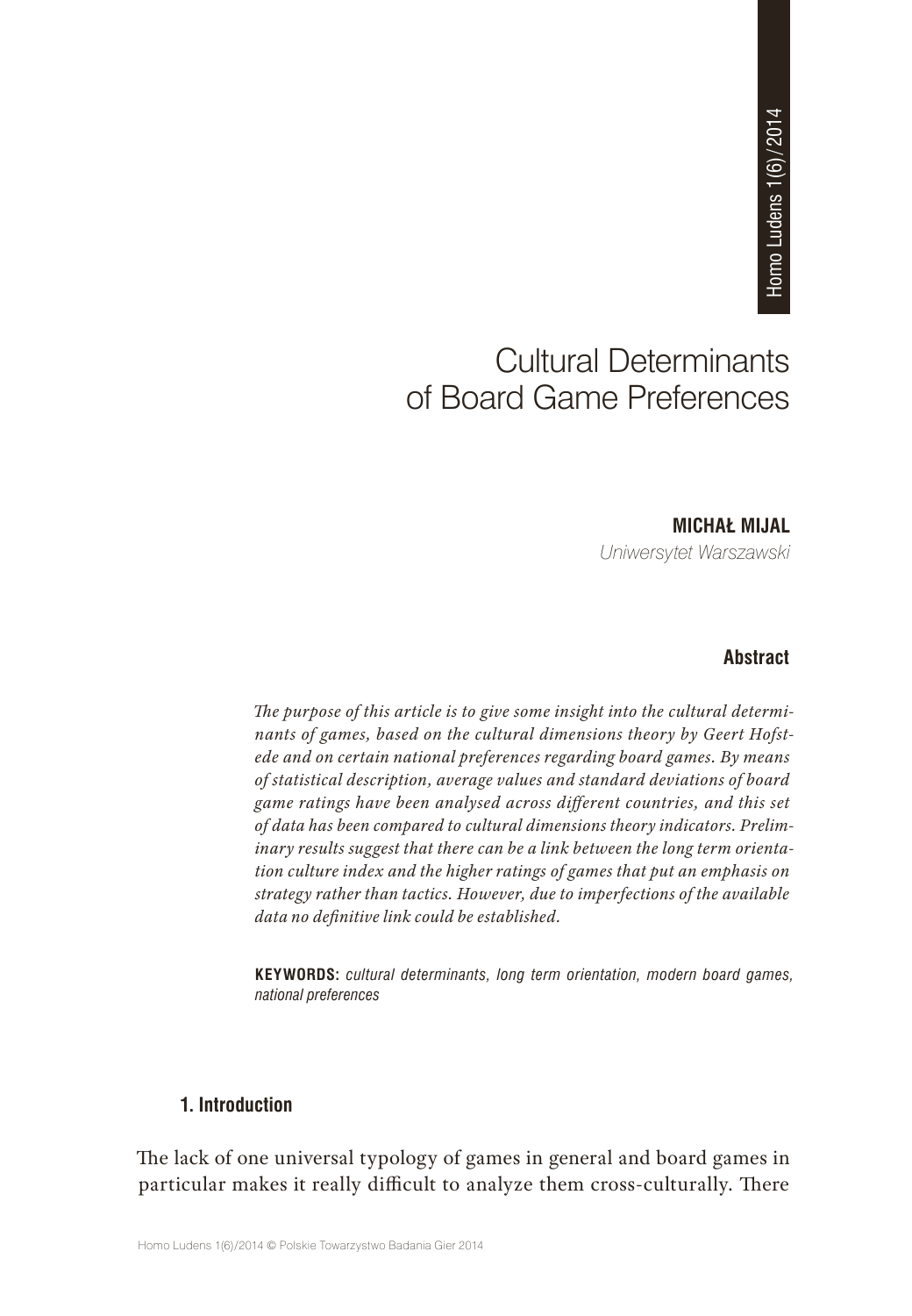have been some attempts to give this research area a rigid structure; however, they have been either too general to draw any concrete conclusions in terms of board games preferences (e.g., Huizinga, 1955; Caillois, 1961) or too gametype-specific to draw conclusions of a more universal character (e.g., Lean et al, 2006; Hofstede, de Caluwe, Peters, 2010). This article tries to merge the well-established cultural dimensions theory with some raw data on board games to show the possible factors determining the popularity of specific types of games across different cultures.

The cultural dimensions theory by Geerd Hofstede (Hofstede, Hofstede 2005) strives to explain how the national culture influences the organizational culture. The five dimensions (initially there were only four) are the following:

- $\leftarrow$  Power distance the level of acceptance that less powerful members of society have for the inequality of power distribution in this society, as well as the level of obedience to parents and superiors who do not offer a justification for their actions.
- $\triangleleft$  Individualism vs. collectivism the level of integration of a person into a group; this dimension concerns an individual's independence.
- $\longleftarrow$  Uncertainty avoidance the degree to which anxiety is felt in the face of new and unknown situations, and to which individuals are able to accept the unpredictability of social relations and the uncertainty of the future.
- $\longleftarrow$  Masculinity vs. femininity this dimension describes differences between sex roles in society and a general preference for 'male' or 'female' behaviors in that society.
- $\longleftarrow$  Long term orientation vs. short term normative orientation the balance between focusing on the past, present and future; normativity vs. pragmatism in everyday life<sup>1</sup>.

Although there has been some criticism concerning several methodological issues of this research (Gerhart, 2005), it still offers a comprehensive and complete coverage of the cultural diversity area. The five dimensions are still being used not only to describe the organizational culture but also as a basis for many comparative studies of culture in general (e.g., Seul, Alcantara, 2011; Catan, Catan, 2010). Every dimension addresses culture from a different perspective and can serve as a foundation for a new set of analyses.

**<sup>1</sup>** In the latest version of Hofstede's research a sixth dimension has been introduced – indulgence vs. restraint. It covers the relation of society towards the free gratification of its members' needs, the importance of leisure and the acceptance of the freedom of expression. This dimension could potentially influence the behavior of players during negotiation games. Yet the concept is relatively new (see Hofstede, Hofstede, Minkov, 2010) and is thus not included in this paper.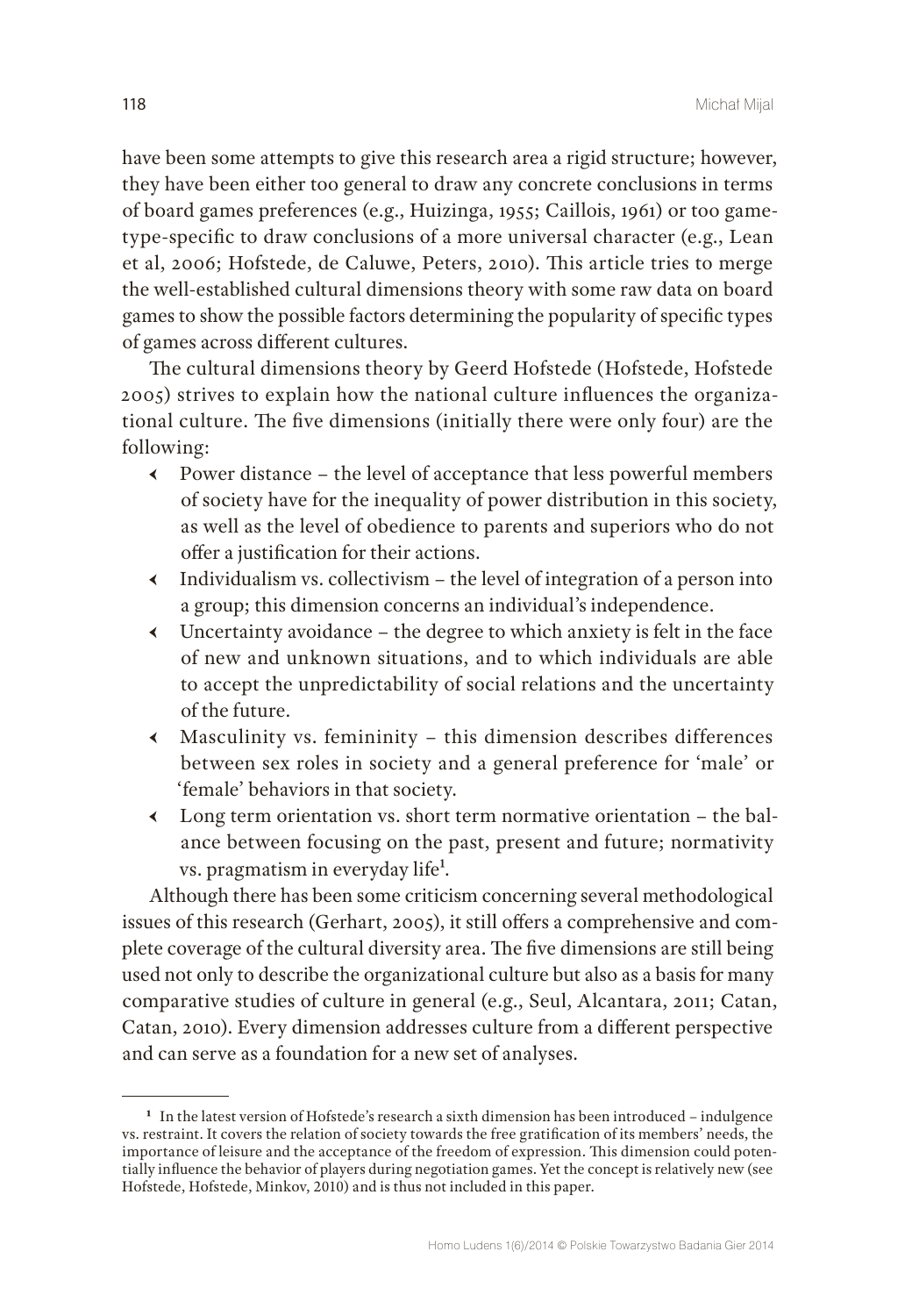The idea behind this paper is that Hofstede's theory can help to explain what types of games are preferred in certain types of cultures. Several limitations have to be taken into account here. Firstly, one must realize that the theory describes culture only in general. Every specific conclusion based on it can be drawn only with respect to other factors which can influence the described phenomena. Secondly, there is little if any concise and complete comparative analysis of games across different cultures. Some researchers (see Yang et al., 2008; Fowler, 2006) cover the topic of training games; however, there is still a lot to be done in this area. Thirdly, the types of games in general are subject to many discussions (Connolly et al., 2012).

The most suitable method of research here is statistical description. This is because of certain characteristics of the employed data, which is partly qualitative and partly quantitative. On the one hand, the numbers of observations differ greatly between described games; because of this, applying typical quantitative methods is rather questionable and representativeness cannot be achieved. On the other hand, there is not enough qualitative data to perform, e.g., transcribing and coding of the BGG-users' comments.

## **2. Selected typologies of games**

Games can be divided in several ways, depending on the perspective that the researcher is interested in. Many researchers have been trying to create a substantial and useful categorization. The most common approaches are as follows:

- Ԁ Perfect ("all players have the same knowledge about the current state of the game … and the state resulting from applying an action to the current state") vs. imperfect information ("the players have different information on these aspects") (Halck, Dahl, 1999);
- Ԁ Stochastic ("the payoff corresponding to each player's choice is a stochastic variable") vs. deterministic (the payoff is a fixed number) (ibidem);
- Ԁ Group-oriented vs. individual (Wit, Wilke, 1992);
- Ԁ Competitive vs. non-competitive (Vossen, 2004);
- Ԁ Interactive vs. non-interactive (ibidem);
- Ԁ Physical vs. non-physical games (ibidem);
- Ԁ Physical, chance and strategy games (Sutton-Smith, Roberts, 1971);
- Ԁ Traditional and electronic (based on the equipment required to play the game);
- Ԁ Real-time vs. turn-based (a derivative of computer strategy games);
- Ԁ Arcade vs. knowledge-based (which corresponds in a way with the "physical-non-physical" dimension).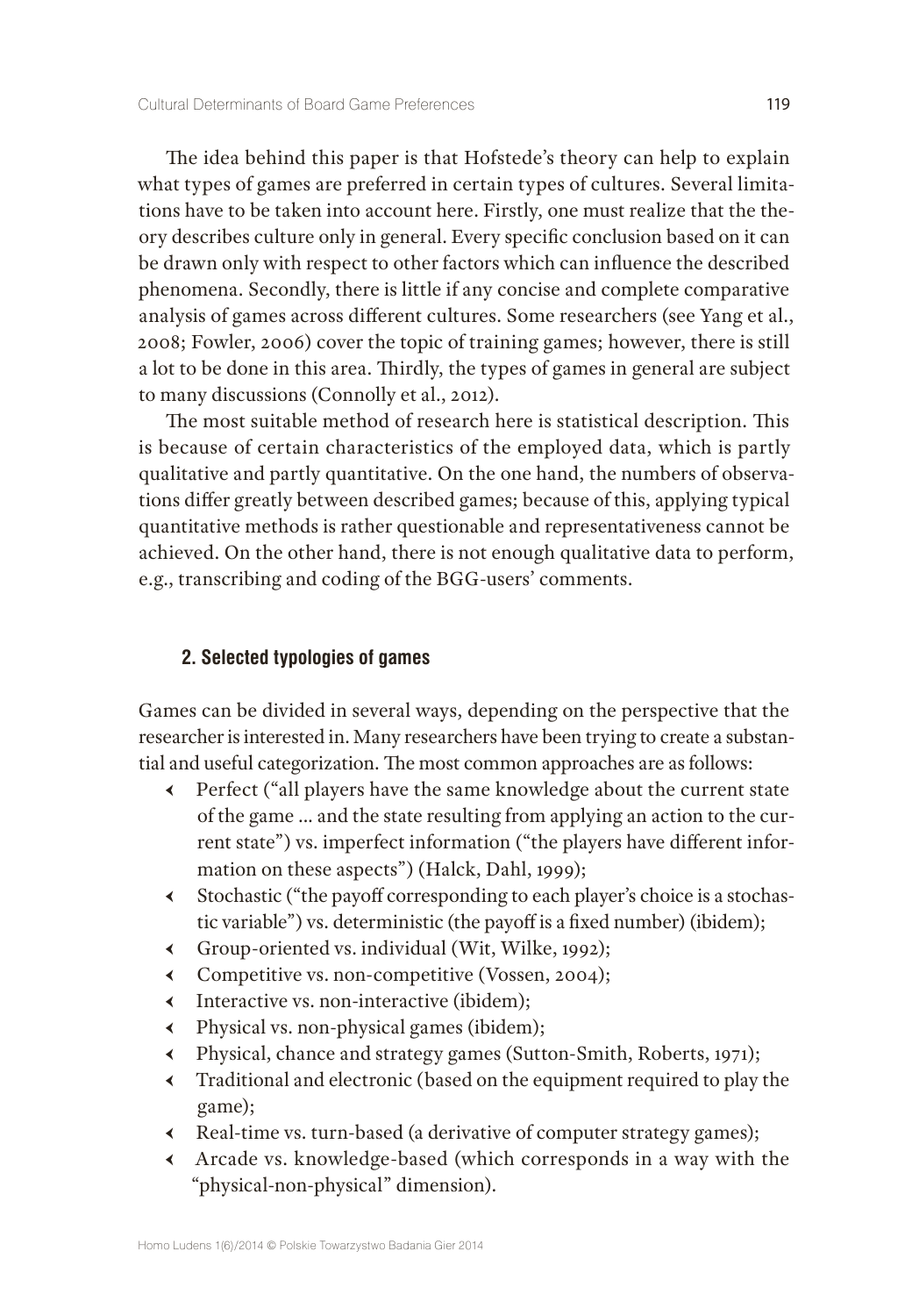As can be seen, some approaches focus on the process, others consider the tools as the main differentiating criteria, and yet others are based on the selected characteristics of the players. Some of these typologies are well-established; others are still a matter of investigation (see also Connolly et al., 2012).

The presented approaches to organizing the world of games show that there is no single and unified concept spanning the whole spectrum of different aspects of gameplay. The above typologies have been recalled to give an overview of various perspectives taken by game designers and researchers. The same diversity applies to the term 'mechanic' which will be explored in detail in the fourth section.

#### **3. Modern board games**

A serious limitation in constructing and applying a systematic classification of games is the lack of empirical data across different countries and cultures. The data on board games used in this research comes mainly from Board-GameGeek (later described as BGG) – the biggest internet site about board games in the world. Since most of its content has been uploaded by the users themselves, a strong methodological reservation rises with regard to using this kind of data in any research at all. Although the content is being approved by the site administrators, the number of uploads exceeds significantly their ability to check it thoroughly. It is likely that the administrators can only verify if the materials have been uploaded in the correct category and if they do not break the copyright law. For this reason, most of the data coming from BGG must be interpreted with extreme caution.

Nevertheless, the site offers so many different sets of data and functionalities that it is possible to clean the data and use it to receive reliable information. On the very basic level, numerous descriptions of every board game in the database allow for going into detail on every game (e.g., publisher/developer, author, number of owners, average user rating, user comments, category, mechanic, etc.). Some opportunities for a more sophisticated analysis are available as well (e.g., average rating by country, various possibilities of sorting the data, etc.) and combining all the dimensions can be fruitful in terms of scientific analysis.

#### **4. Game mechanic and culture-based preferences**

The scientific approach to the term 'game mechanic' can be found in Schell's work (2008) where it is described as "the interactions and relationships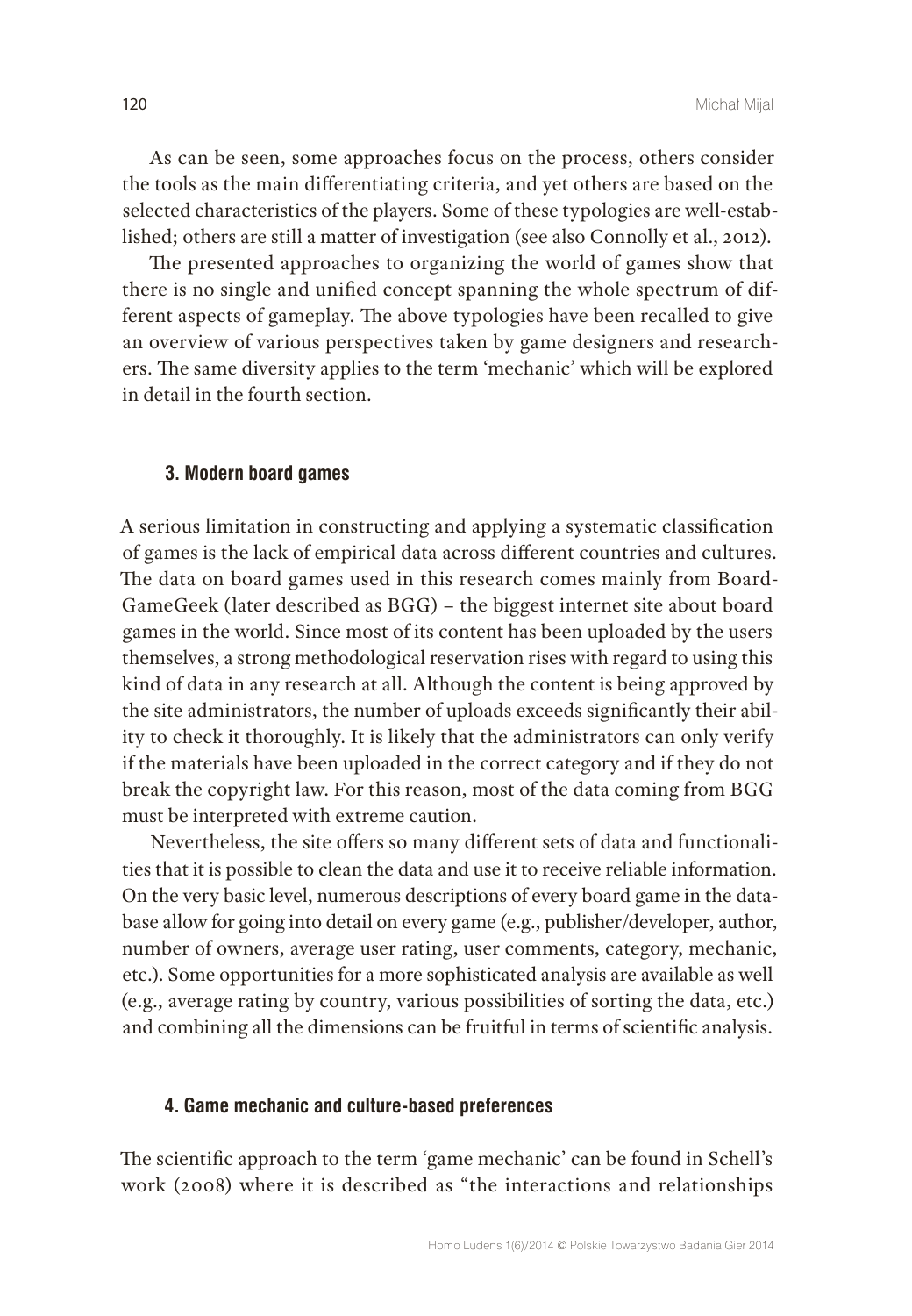that remain when all of aesthetics, technology, and story are stripped away" (ibidem: 130). In this respect there are six mechanics:

- Ԁ Space,
- Ԁ Objects, Attributes, and States,
- Ԁ Actions,
- Ԁ Rules,
- $\triangleleft$  Skill,
- Ԁ Chance.

Unfortunately this classification is so general in nature that it is virtually impossible to make it useful for further research without somehow expanding or enriching it.

The definition above represents the general idea of what a mechanic is and is also representative for other efforts in terms of the clarity of description. Several different attempts have been made to make this concept more precise but the most useful one for this research has turned out to be the definition created by practitioners – the one coming from the BGG.

The term 'game mechanic' describes the "functional aspect of a game" (BGG, 2013a) or the element of a game that drives the gameplay. The term is mostly used to define the component that is crucial to teaching and learning the game. In June 2013, at the time of carrying out the study presented below, BGG (2013) listed forty-eight different mechanics. Three more were added until December 2014. The gradual increase over the years is due to the fact that new games introduce a completely new mechanic or modify established mechanics enough to merit a separate entry. The most recent notable examples of entirely new mechanics are: worker placement introduced by *Caylus* in 2005 and deck-building introduced by *Dominion* in 2009. One should bear in mind that BGG's typology is not based on a scientific approach and is rather of a descriptive nature, trying to capture some most significant aspects of the gameplay. Hence, the particular mechanics serve only as examples and in order for the research based on the BGG data to be accurate a more structured approach would be needed.

There are some more precise and literature-grounded approaches (see also Schell, 2008) that can be adopted for further analysis but their basic limitation is that they do not cover such a wide variety of games as the BGG itself.

According to BGG, the five most popular mechanics in board games are:

- Ԁ Dice Rolling (over 11,480 games),
- Ԁ Roll/Spin and Move (10,900 games),
- Ԁ Set Collection (5,720 games),
- Ԁ Hex-and-Counter (5,360 games),
- Ԁ Hand Management (4,980 games).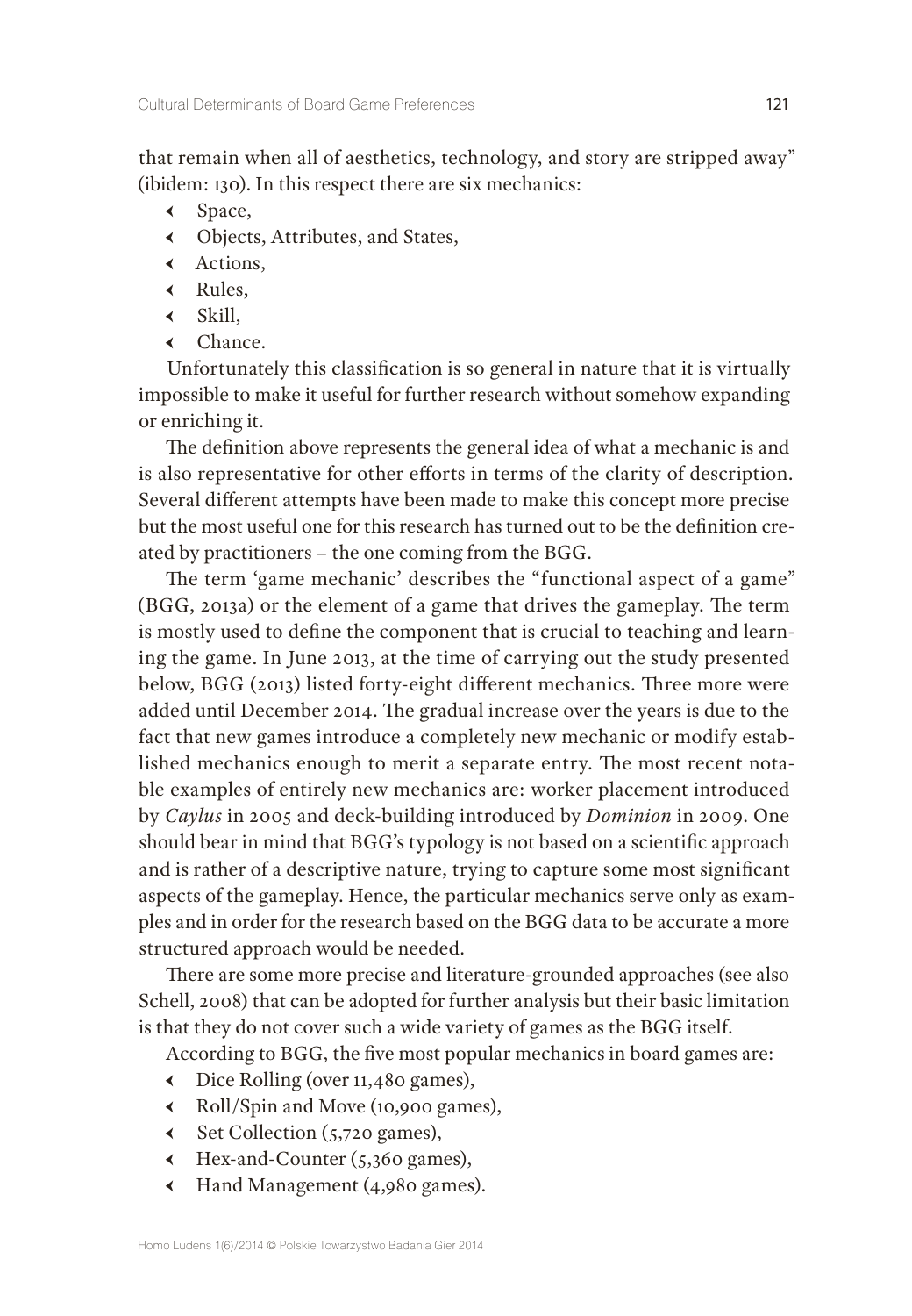The first two categories seem to be strongly interwoven as "dice rolling game are games where dice are used for randomness" (BGG, 2013b) and "roll/spin and move games are games where players roll dice or spin spinners and move playing pieces in accordance with the roll" (BGG, 2013c). Therefore, in some cases the same game can belong to both categories while containing just a simple dice rolling mechanic. This similarity is misleading – in June 2013 the first fifty-nine games from the BGG ranking that represented the first category did not belong to the second one. Only the 60<sup>th</sup> game shared both mechanics.

The next three mechanics are more distinct, although set collection and hand management often coincide in many card games. Hex-and-counter games in turn are almost solely wargames where players use counters to represent resources, moving these counters on a hexagonal grid that offers six directions of movement in opposition to a conventional four-directional square-based board.

The other forty-three mechanics are far less frequently used – in some cases less than one hundred games employ a certain mechanic.

The mechanics described at BGG can be used to determine whether a game – and therefore a mechanic – is popular in a country and whether this popularity is consistent with that of other games employing the same mechanic. Of course, one can name several limitations of this approach.

The first issue is that the popularity of games depends on various variables (e.g., theme, graphics, author, simplicity/complexity of rules, publisher/ developer, marketing campaign, language dependence or market availability, to name only some of them) and only a few are caught in the mechanic itself. Having taken that into account, one can safely assume that some general dependencies between the game mechanic and the popularity of a particular game in a country exist. This will be analyzed further.

Another limitation of this type of research is that very few board games are based on just one mechanic. Most of them merge more than two and it is virtually impossible to make a clear and precise attribution of a game to a particular mechanic category. Furthermore, some of the mechanics appearing in games are frequently omitted due to the lack of knowledge of the people preparing the entries. This leads to certain problems with specific descriptions of many games in terms of the mechanics used in the design. Nonetheless, usually one leading mechanic drives the gameplay and the other one(s) may be treated as complementary. There exist of course some games in which there are more than one leading mechanics and it is difficult to name the particular one; however, the sample from the BGG database indicates that such games are a minority.

The attribution of described games to a specific category will be conducted here basing on the structure of a game and on the key actions that lead to the game ending. In case of serious doubts or ambiguity, the game will be excluded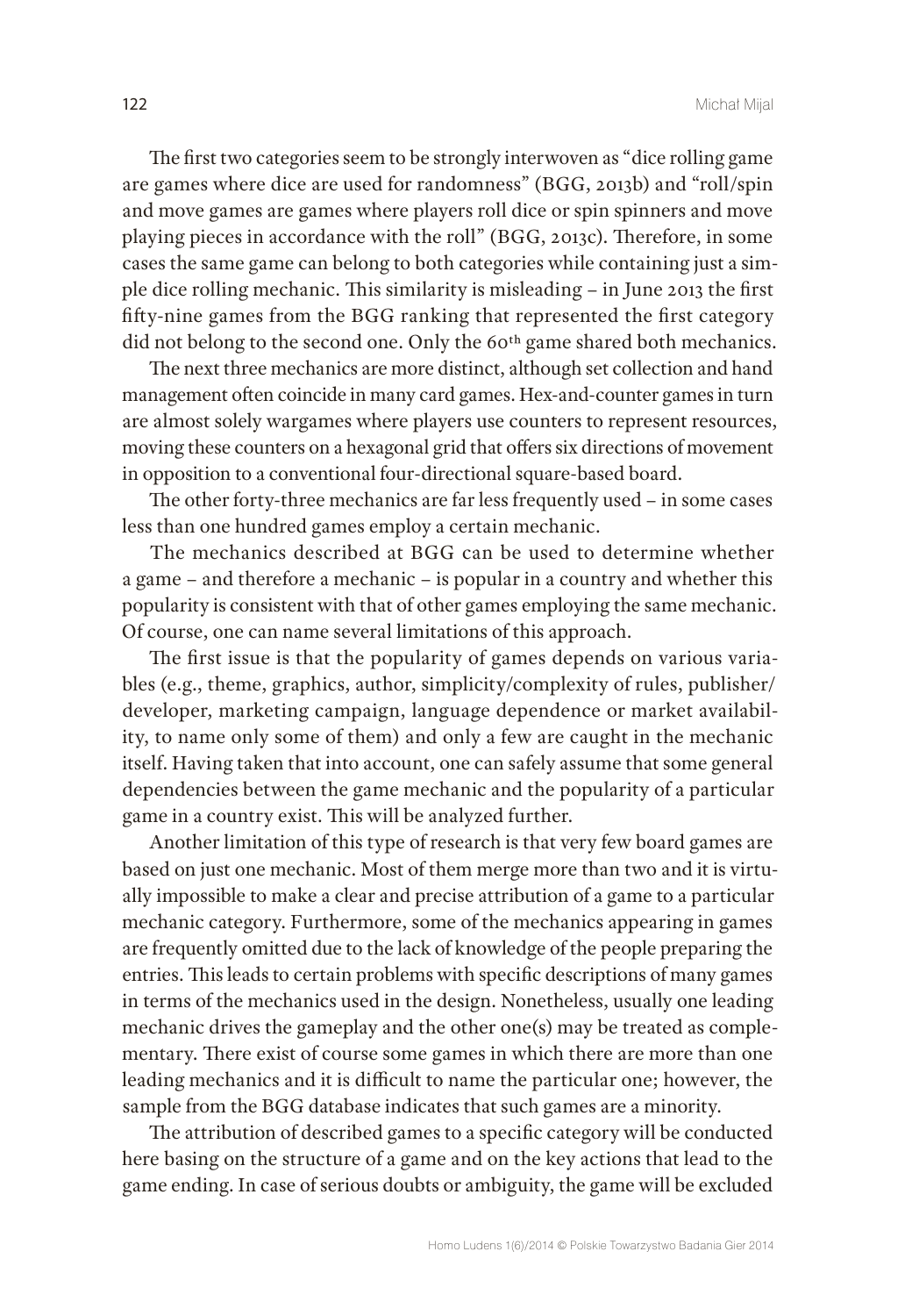from the sample. This way the sample should contain 'pure' games. Notably, the abovementioned procedure leads to overrepresenting some games/ mechanics and underrepresenting others; this issue can be addressed in later research as it requires a separate analysis.

The last but certainly not the least important limitation of this research is the nature of the statistics coming from BGG. The site is a place used mostly by people dedicated to the board game world, which results in a skewed distribution of ratings. Most of the users that rate games and contribute to the statistics are the so-called 'gamers' who tend to choose and like games of a rather higher level of complexity and lower level of randomness. Additionally they sacrifice their time to add some information to the site, which is another factor disrupting the data in favor of hobby gamers and heavy users. The implications of this reservation can be taken into account in a relatively easy way. As the ratings of games are produced by a group of gamers and this group is overrepresented in all countries present on the BGG, the results are not representative for all people playing games. However, the data is likely to be skewed in an approximately similar way for all countries.

The links between a game mechanic and culture-dependent variables depend on the cultural dimensions as distinguished by Hofstede (Hofstede, Hofstede 2005). The assumptions based on the literature review are as follows:

- Ԁ Power distance in cultures with a higher power distance there should be a visible disposition towards games with a competititive aspect but with little confrontation.
- Ԁ Individualism vs. collectivism group-oriented cultures should prefer cooperative games whereas individualistic ones should prefer direct confrontation (see also Tsang, Prendergast, 2009).
- Ԁ Uncertainty avoidance in cultures with low acceptance for unpredictability deterministic games with perfect information and with small or no element of luck would probably be more popular.
- Ԁ Masculinity vs. femininity no unequivocal link could have been determined.
- $\triangleleft$  Long term orientation vs. short term normative orientation in cultures with long term orientation there should be a preference for games that require long term planning (see Peregrine, 2008).

Not all of these dimensions can be directly linked to a particular game mechanic. Competition and confrontation occur in games with so many different mechanics that it is virtually impossible to clean the data in a way that would enable its use in this research. Similarly, perfect information is an element of many mechanics and cannot be linked to a specific one. The game elements that can be attributed to a specific mechanic are shown in table 1.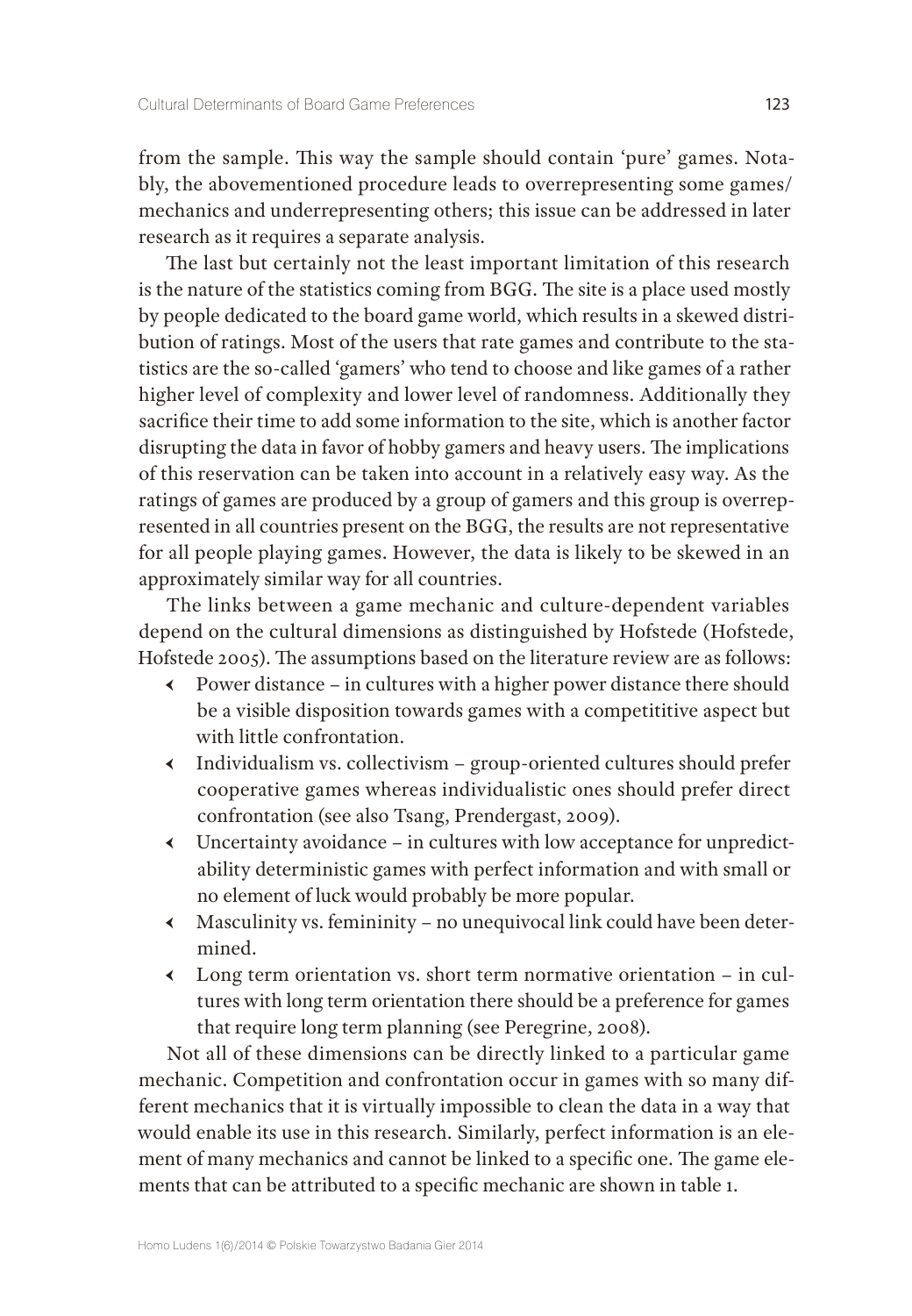| <b>Game element</b> | Mechanic (from BGG)                  |  |  |
|---------------------|--------------------------------------|--|--|
| Cooperation         | Cooperation                          |  |  |
| Luck-based gameplay | Dice Rolling                         |  |  |
|                     | Roll/Spin and Move                   |  |  |
| Long Term Planning  | <b>Action Point Allowance System</b> |  |  |
|                     | Pick-Up and Deliver                  |  |  |
|                     | Route/Network Building               |  |  |

## **Table 1. Game elements and mechanic**

**Source:** The author's study of the data from BGG – retrieved on June 28th, 2013

In June 2013, the most popular games in the world that used the following mechanics as the only/leading ones were (BGG, 2013e):

- Ԁ Co-operative Play: *Pandemic*, *Arkham Horror*, *Shadows over Camelot* (over 10,000 ratings); *Lord of the Rings*, *Ghost Stories*, *Space Alert* (less ratings).
- Ԁ Dice Rolling: *The Settlers of Catan*, *Small World* (over 15,000 ratings); *Stone Age*, *Risk* (less ratings).
- Ԁ Roll/Spin and Move: *Monopoly* (over 10,000 ratings); *Last Night on Earth: The Zombie Game*, *Clue* (less ratings).
- Ԁ Action Point Allowance System: *Tikal*, *Through the Ages: A Story of Civilization* (over 8,000 ratings); *Chaos in the Old World*, *Jambo*, *Torres* (less ratings).
- Ԁ Pick-up and Deliver: *Galaxy Trucker*, *Railroad Tycoon*, *Age of Steam* (over 5,000 ratings); *Steam*, *Niagara*, *Genoa* (less ratings).
- Ԁ Route/Network Building: *Power Grid*, *Ticket to Ride*, *Thurn und Taxis* (over 10,000 ratings); *Through the Desert*, *Brass* (less ratings).

One issue should be addressed here. Five out of six mentioned mechanics refer to operations conducted by players during gameplay and the first one – cooperative play – refers to interrelations between players. Hence these mechanics cannot be compared in a direct way. Yet the aim of the following analysis is just to show some relations between selected game characteristics and national cultures, and the fact that the analysis is limited only to a statistical description means that this discrepancy does not hinder the drawing of cautious conclusions.

Three out of five Hofstede's dimensions could be described in terms of the related popularity of board game mechanics: individualism, uncertainty avoidance and long term orientation. In the case of board games the most suitable aspect to describe is whether the game requires long term planning, or whether it is of rather tactical nature, forcing players to react to current events. One country with a high long term orientation index is China and some countries with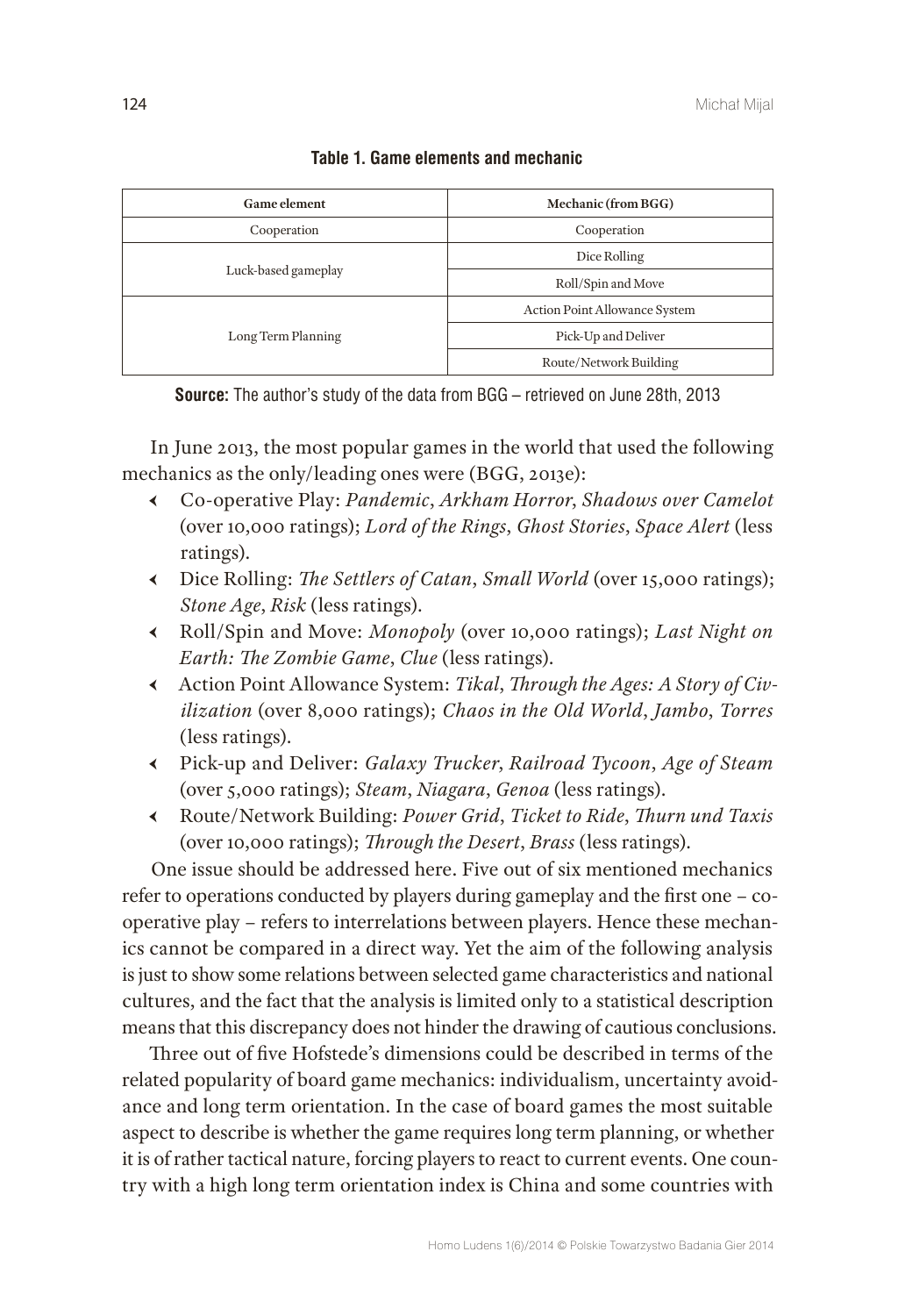low values are the United Kingdom and the USA (Clearlycultural, 2012). In this dimension the data concerning many countries is still being calculated.

Three countries were chosen to make a comparison: China, the United Kingdom and the USA. On the one hand, they are close to the extreme ends of the long term orientation index, which should make for clear dependencies and for results that are easier to interpret. On the other hand, those countries have numerous users on BGG; this way, the numbers of observations allow for drawing more unequivocal conclusions. The games with the highest numbers of ratings and using the three abovementioned mechanics have been analyzed and the results are as follows.

The games that were chosen for a comparison put a strong emphasis on a strategic planning. The reasons were two: first, they should show a significant difference in preferences between the cultures from the opposite sides of the dimension; second, games that require strategic planning are more popular among BGG users than the ones with gameplay based on different types of randomizers, and therefore the number of observations will allow for drawing more precise conclusions.

### **5. Examples of games in selected countries**

The popularity of a game in a specific market (e.g., region, country) can be measured in a couple of ways:

- Ԁ Sales of the game (pure marketing indicator but with some link to the game content itself).
- $\longleftarrow$  Number of editions (in the case of the more popular games the less popular are issued only once).
- Ԁ Number of ratings (the more people in a specific country play the game, the more rate it at BGG).
- Ԁ Number of users owning/wanting the game (see above).
- Ԁ Average BGG rating (the higher the rating, the more popular the game in a specific country<sup>2</sup>).
- Ԁ Standard deviation of the average rating (the more unanimous the players from one country, the higher the probability that the game

**<sup>2</sup>** "To prevent games with relatively few votes climbing to the top of the BGG Ranks, artificial 'dummy' votes are added to the User Ratings. These votes are currently thought to be 100 votes equal to the mid range of the voting scale: 5.5 … Games with a large number of votes see their BGG Rating alter very little from their Average Rating, but games with relatively few user ratings will see their BGG Rating move considerably toward 5.5. … In effect, usually the games with many votes will Rank higher than those games with the same Average Rating but fewer votes" (BGG, 2013d).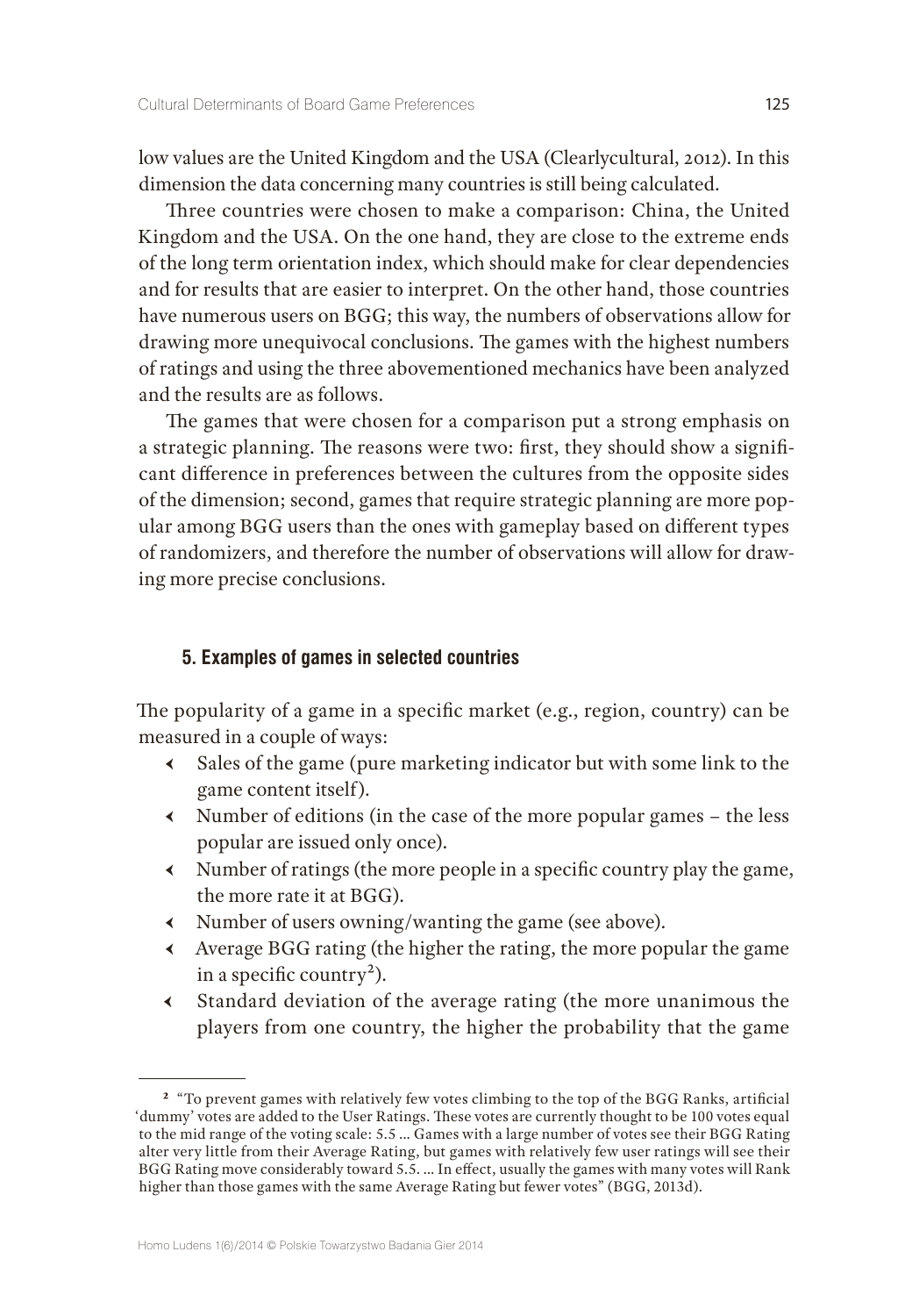is popular among different groups, which indicates that the popularity of the game may be more strongly associated with the culture).

The last two criteria, average rating and its standard deviation, are the most useful ones for the purpose of this study. On the one hand, they reflect the number of owners of the game in a particular country; and on the other hand, they mirror the extent to which the game is liked in the given culture. While it is neither a perfect nor a complete way to examine the popularity of games and their mechanics, it is the best one considering the availability of data.

Table 2 displays average ratings and standard deviations for a selection of games from the three countries named in the previous section: China, the USA, and the UK.

|                        | China |           | <b>USA</b> |           | UK   |           |
|------------------------|-------|-----------|------------|-----------|------|-----------|
|                        | Av.   | Std. Dev. | Av.        | Std. Dev. | Av.  | Std. Dev. |
| Tikal                  | 7,23  | 0,62      | 7,32       | 1,18      | 7,42 | 1,14      |
| Through the Ages       | 8,61  | 1,31      | 8,11       | 1,61      | 8,09 | 1,62      |
| <b>Galaxy Trucker</b>  | 7,47  | 1,25      | 7,44       | 1,43      | 7,45 | 1,44      |
| <b>Railroad Tycoon</b> | 7,70  | 1,81      | 7,63       | 1,36      | 7,61 | 1,21      |
| Age of Steam           | 7,99  | 0,84      | 7,70       | 1,69      | 7,54 | 1,77      |
| <b>Power Grid</b>      | 8,23  | 1,19      | 8,05       | 1,35      | 7,98 | 1,25      |
| <b>Ticket to Ride</b>  | 7,30  | 1,21      | 7,56       | 1,26      | 7,54 | 1,25      |
| <b>Thurn und Taxis</b> | 7,25  | 1,05      | 7,22       | 1,21      | 7,18 | 1,02      |

**Table 2.** The ratings of example games in selected countries (June 2013).

**Source:** The author's calculations based on the data from BGG (retrieved on June 28th, 2013).

Only some of the ratings are consistent with the expectation that players from the country with a high long term orientation index would rate the games with a strong strategic component higher than players from the country with a low value of this index. Two games directly contradict this statement: *Tikal* and *Ticket to Ride* (bolded fields in the table). The latter is set in the USA and uses its map as the board<sup>3</sup>. Therefore, ratings of American players are likely higher because of the aspect of 'patriotism'4 and American users dominate BGG among the English-speaking countries – for instance, the number of British ratings

**<sup>3</sup>** The publisher of *Ticket to Ride* also released several other games in the series presenting various regions of the world (Europe, India, Africa, Germany, Nordic Countries, etc.). Yet these are available as separate entries in the BGG database and do not count towards the result.

**<sup>4</sup>** Although *Age of Steam* uses the USA map as well, the depiction of geographical items is far more symbolic and the map covers only a fraction of the US territory (the Great Lakes System).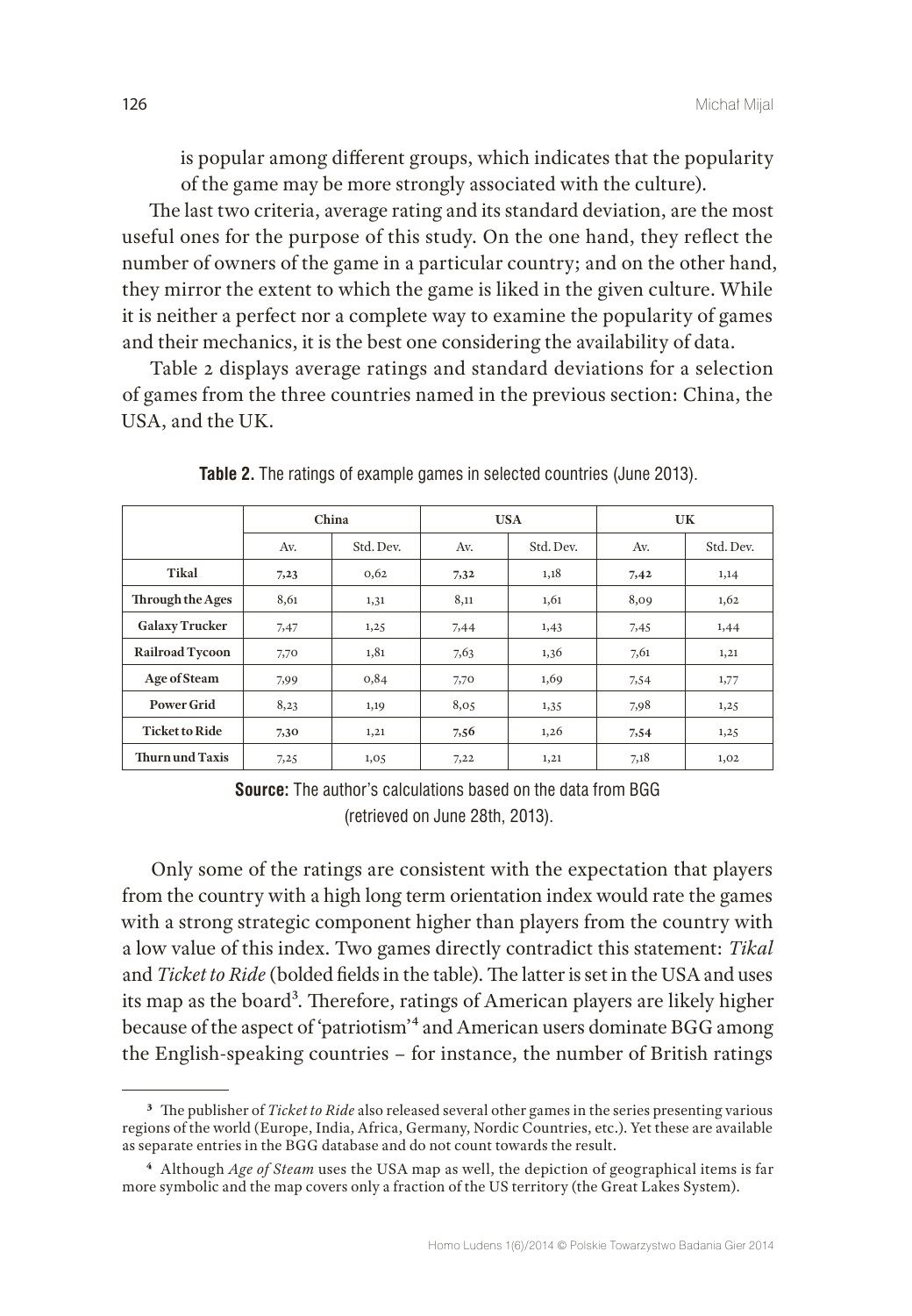never tops 10% of the ones from the USA. *Tikal* is another case – the game puts emphasis on lonesome discovering of the uncharted land. Perhaps this factor influences the preferences in selected countries, as both Western countries are strongly individualistic, in contrast with China, where collective interest is the most important. Yet this is only a supposition that needs a closer examination.

Other countries (Hong Kong, Taiwan and Norway) have also been analyzed but no definitive interrelations were found. This indicates that even if there is in fact a connection between national culture and the type of games preferred in a specific region, the available data neither supports nor contradicts this connection.

As the above example shows, the ratings of particular games could be linked to a particular cultural dimension but the available data does not allow for drawing firm conclusions. The cited data also shows how disruption-sensitive this data is. Even a small factor (the map on the game board) could potentially influence the popularity of a game in a specific country. Therefore, the quantitative analysis should be expanded and more countries as well as games should be included. A bigger and more differentiated sample would allow for drawing firmer conclusions and would give more unequivocal information.

Hence, the relationship between national culture and the type of games preferred in a specific region could not be traced in the abovementioned way. However, this does weaken the statement that while designing games, one needs to have in mind that a game better fitted to the specific set of preferences (deriving from various dimensions of Hofstede's theory, not just from long term vs. short term orientation) would be more successful in terms of the participants' satisfaction. The present paper does not give a simple answer as to how this can be achieved but outlines a research direction proposal for the future analysis.

#### **6. Summary**

The presented study is based on some analogies and interdependencies between board games and national cultures characteristics; therefore, it does not have the power of proof. It is rather meant as an incentive to a discussion on intercultural differences of games in general. Although this area has been explored to a very limited degree, the study touches on issues that are of great importance for game designers, developers and researchers.

The conclusions are subject to further discussion and present only a general framework for deepened and widened studies of this topic. However, the direction is promising in terms of potential outcomes that may impact both theory and practice of game design and game use.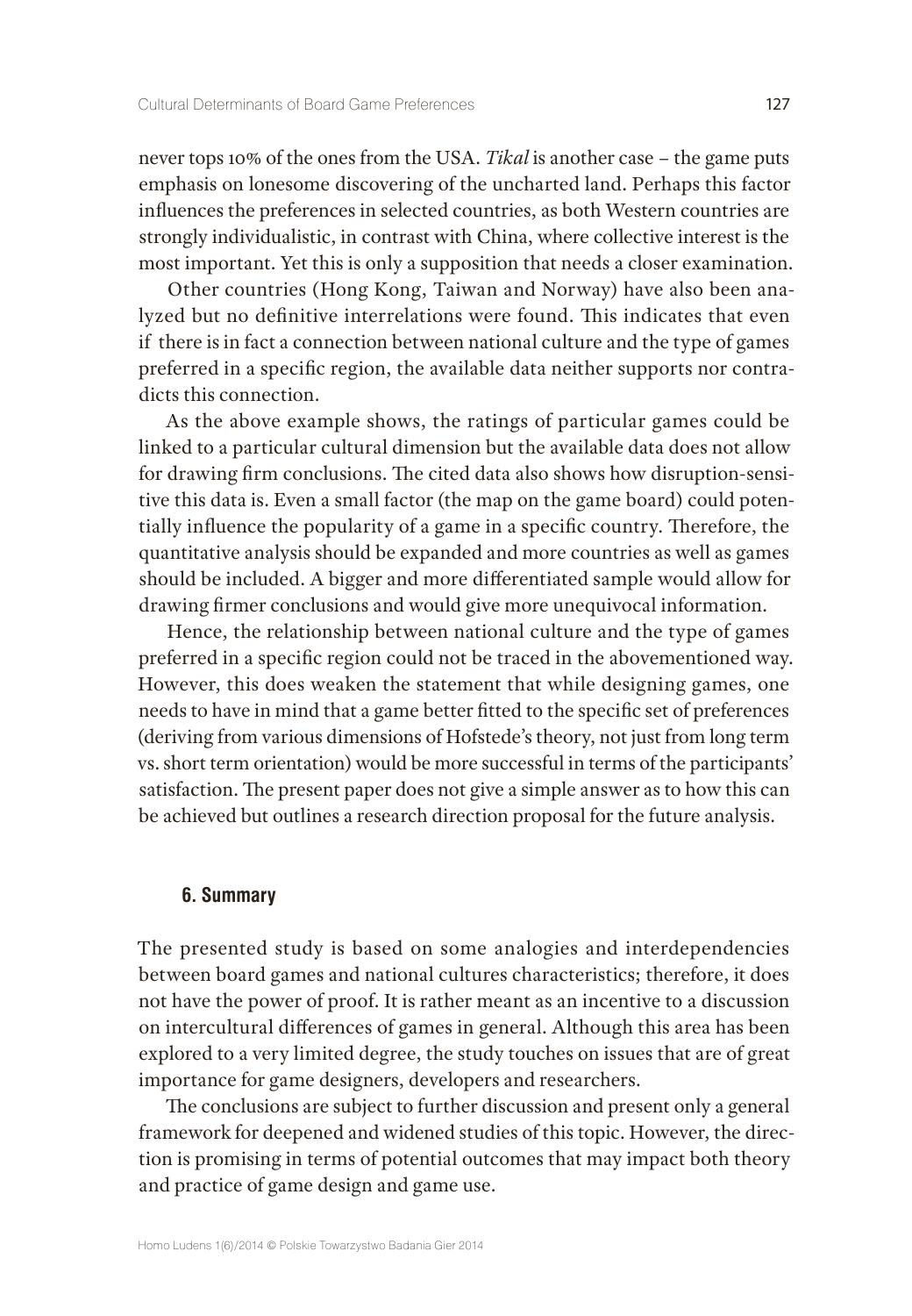# **REFERENCES**

Caillois, R. (1961). *Man, Play and Games*. New York: Free Press of Glencoe.

- Catan, G.-A., Catan, D., (2010). Organisational Culture Dimensions in Romanian Finance Industry. *Journal for East European Management Studies, 15*(2), 128–148.
- Connolly, T. M., Boyle, E. A., MacArthur, E., Hainey, T., Boyle, J. M. (2012). A Systematic Literature Review of Empirical Evidence on Computer Games and Serious Games. *Computers & Education, 59*(3), 661–686.
- Fowler, S. M. (2006). Training Across Cultures: What Intercultural Trainers Bring to Diversity Training. *International Journal of Intercultural Relations, 30*, 401–411.
- Gerhart, B. (2005). National Culture and Human Resource Management: Assumptions and Evidence. *International Journal of Human Resource Management, 16*(6), 971–986.
- Halck, O. M., Dahl, F. A., (1999). *On Classification of Games and Evaluation of Players with Some Sweeping Generalizations About the Literature*. Norwegian Defense Research Establishment. Division for Systems Analysis.
- Hofstede, G., Hofstede, G. J. (2005). *Cultures and Organizations: Software of the Mind*. McGraw-Hill.
- Hofstede, G., Hofstede, G. J., Minkov, M. (2010). *Cultures and Organizations: Software of the Mind*. McGraw-Hill.
- Hofstede, G. J., de Caluve, L., Peters, V. (2010). Why Simulation Games Work In Search of the Active Substance: A Synthesis. *Simulation & Gaming, 41*(6), 824–843.
- Huizinga, J. (1955). Homo Ludens: *A Study of the Play-Element in Culture*. Boston: Beacon Press.
- Lean, J., Moizer, J., Towler, M., Abbey, C. (2006). Simulations And Games: Use and Barriers in Higher Education. *Active Learning in Higher Education, 7*(3), 227–242.
- Peregrine, P. N. (2008). Political Strategy and Cross-Cultural Variation in Games. *Cross-Cultural Research, 42*(4), 386–393.
- Schell, J. (2008). *The Art of Game Design. A Book of Lenses*. Boca Raton: CRC Press.
- Seul, K. K., Alcantara, L. L. (2011). The Impact of Corporate Social Responsibility Activities on Organisational Attractiveness Across Different Cultures. *International Employment Relations Review, 17*(2), 37–54.
- Sutton-Smith, B., Roberts, J. M. (1971). The Cross-Cultural and Psychological Study of Games. *International Review of Sport Sociology, 6*(1), 79–87.
- Tsang, A. S. L., Prendergast, G. (2009). Does Culture Affect Evaluation Expressions? A Cross-Cultural Analysis of Chinese and American Computer Game Reviews. *European Journal of Marketing, 43*(5–6), 686–707.
- Yang, B., Wang, Y., Wang Drewry, A. (2009). Does it Matter Where to Conduct Training? Accounting for Cultural Factors. *Human Resource Management Review, 19*, 324–333.
- Vossen, D. P. (2004). The Nature and Classification of Games. *Avante, 10*(1), 53–68.
- Wit, A. P. Wilke, H. A. M (1992). The Effect of Social Categorization on Cooperation in Three Types of Social Dilemmas. *Journal of Economic Psychology, 13*(1), 135–151.